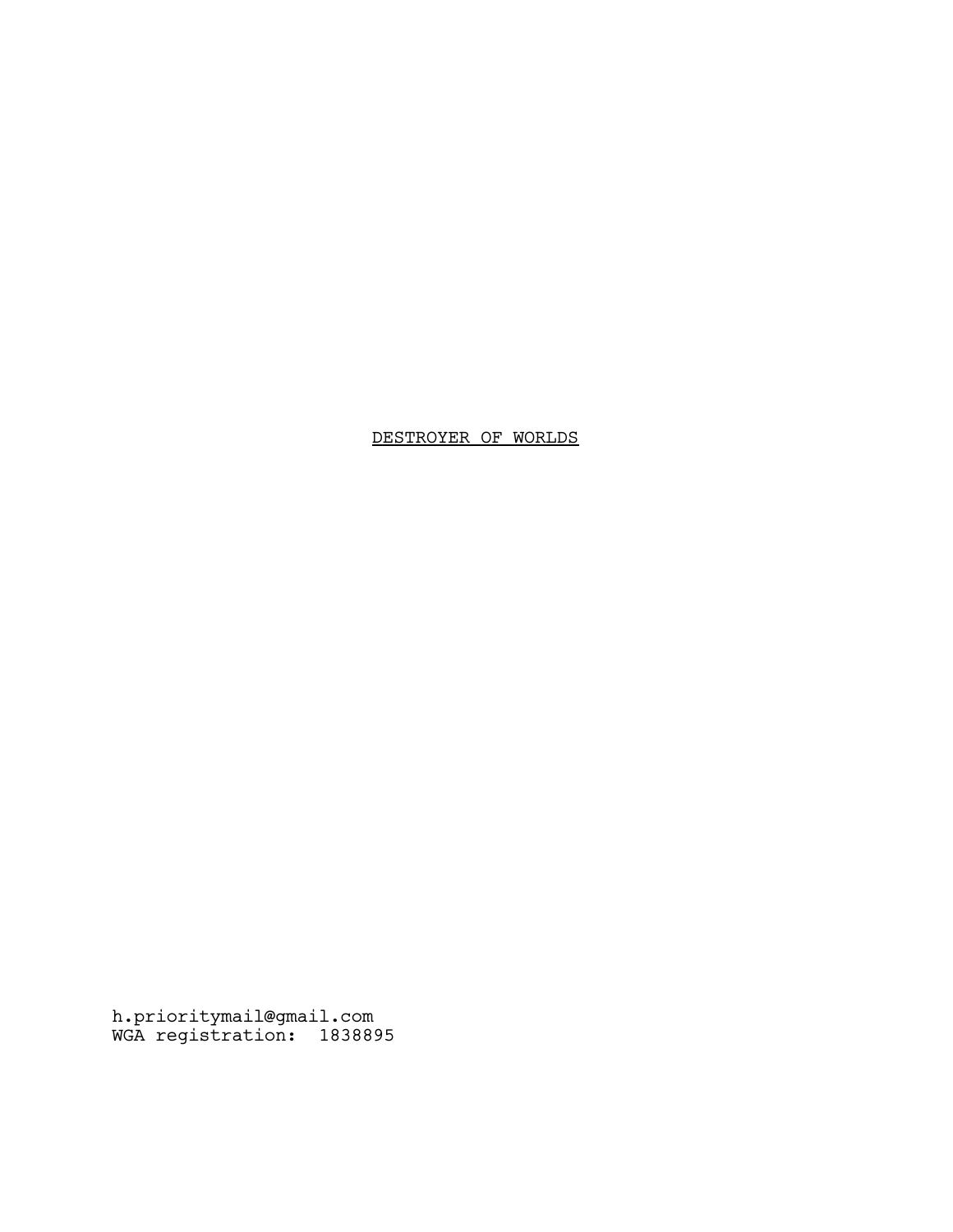INT. SOPHIE'S FLAT - DAY

A forearm tattooed with OCCULT symbols strokes a stockinged knee. JAMIE, (25) is touching LISA, (29) as they both recline on a small sofa in a large space.

SOPHIE, (20) sits across from them, her knees drawn up close to her face. The flat is minimal.

> **T.TSA** How have you been feeling, Sophie?

Sophie looks at the floor, pain crosses her face.

JAMIE I know how you feel. It'll just get worse.

LISA

This world's a horrible place. You're bound to feel like this, because you're a good person.

JAMIE I tried everything; taking a holiday, changing jobs, drinking, drugs but then you just end up like one of them.

Sophie raises her hands to cover her face. She SNIFFS and EXHALES. When her hands come down her eyes are GLAZED. Dead.

> SOPHIE I don't know what else to do.

Lisa and Jamie look at each other, excited.

SOPHIE (CONT'D) This life it's ...

JAMIE

It's pain and misery. Murderers and rapists walk free, getting medals and pay rises, while a fucking zombie public watch on and shrug. Fucking arseholes.

Sophie stares into space.

LISA They let children starve while they feed gourmet meals to their Chihuahuas. (MORE)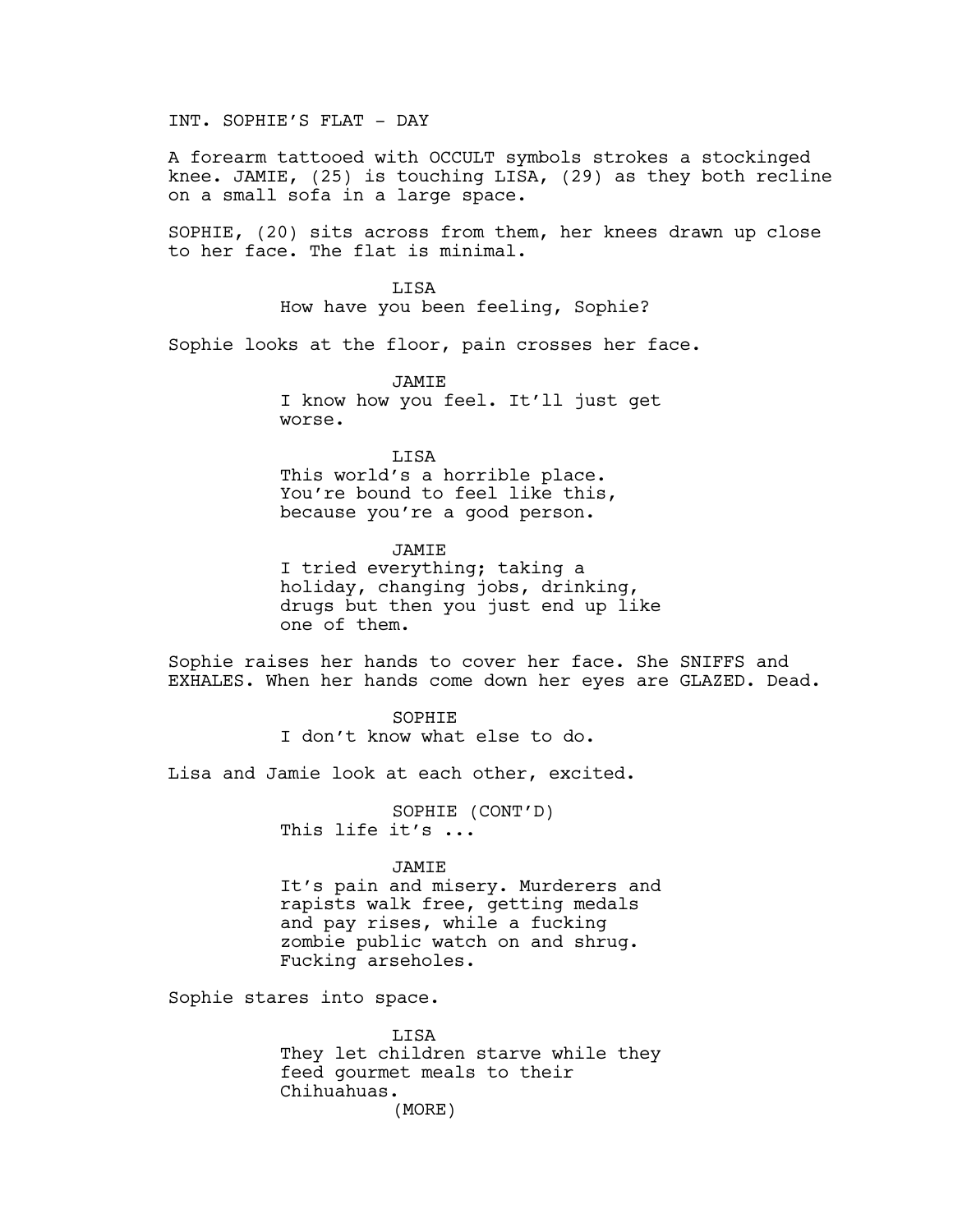They bow and scrape before royalty, or a celebrity whose main achievement is a sex tape. It's a sick world. LISA (CONT'D)

### JAMIE

They're fucking savages.

Lisa gets up and puts her arm around Sophie. Jamie is taken aback by Lisa's sympathy.

> LISA You know what we talked about? That if you did want to end the pain, that me and Jamie would help you.

Sophie embraces Lisa, desperate for some reassurance.

LISA (CONT'D) We're here for you, darling.

SOPHIE (sobbing) No one else cares.

Jamie ambles over to put his hand on Sophie's shoulder.

LISA You can leave this selfish world behind. And you can help stop the sickness.

#### JAMIE

It'll be the end of a nightmare for you and you'll help us stop this fucking merry-go-round of shite.

LISA (hugging Sophie) We'll be able to bring the final demon to Earth, The God Burner, The Destroyer of Worlds.

Sophie pulls away from Lisa.

SOPHIE I'll do it.

Lisa gestures to Jamie with her eyes.

Jamie looks around the small flat.

Everything is neat and tidy. He moves closer to a HANDWRITTEN piece of PAPER laid out on the table. Jamie reads it.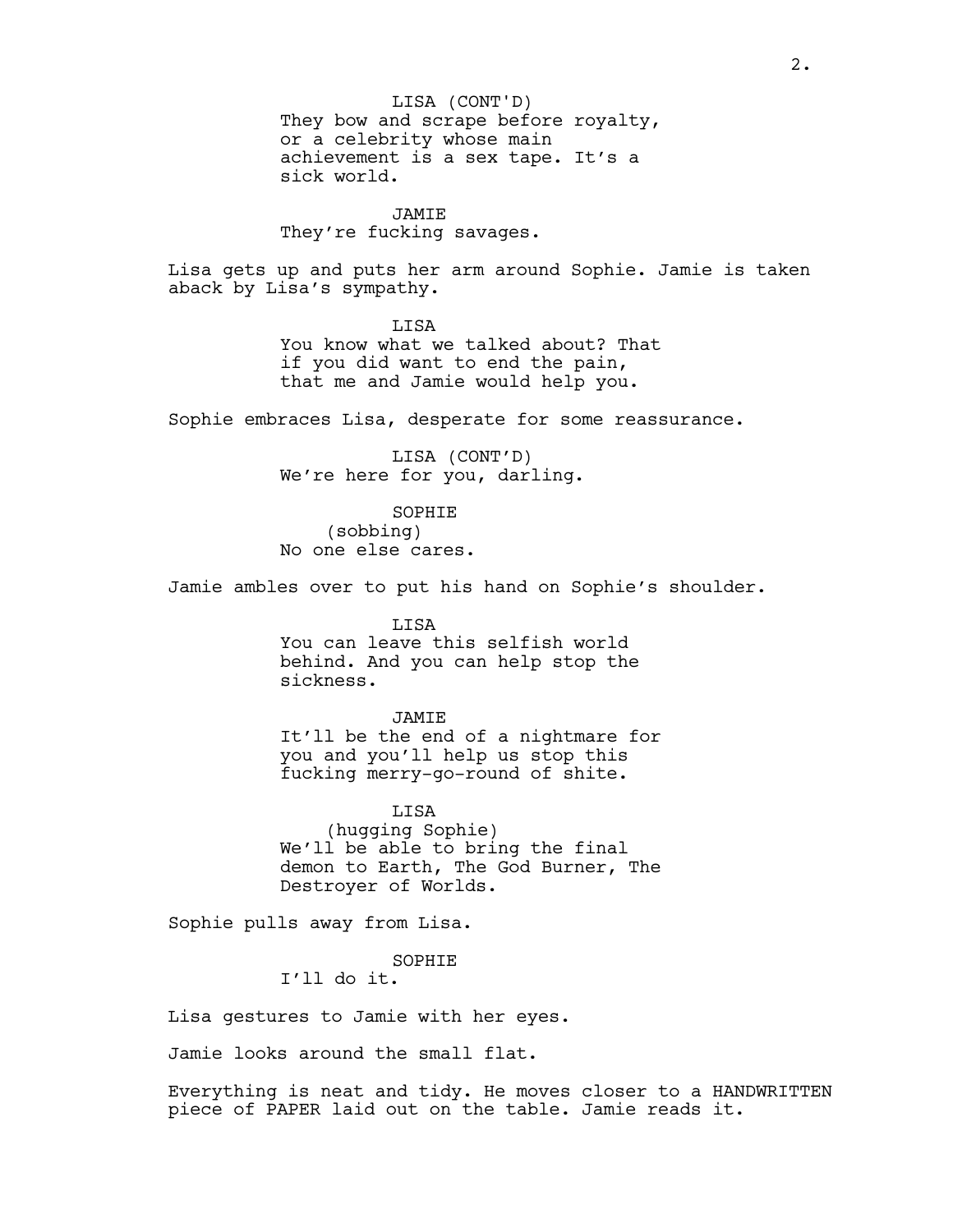## **JAMTE** (nodding) This a fucking good suicide note.

Sophie hugs Lisa. Lisa pats her back.

#### EXT. CITY STREET - DUSK

The trio walk along a busy street, Lisa and Sophie arm-inarm. Jamie walks in front, as if on security detail.

Jamie has a large rucksack on his back. Lisa, carries a weighty looking shoulder bag.

They walk past a homeless man who asks Jamie for change. Jamie ignores him.

Jamie turns to Sophie, pointing to the skyscrapers in the distance.

> JAMIE Those coked-up fuckers, they run the world, making slaves of us all.

Lisa gives Sophie a squeeze.

LISA We're nearly there. Hang in there, love.

EXT. CEMETERY - NIGHT

The place is old and overgrown.

Light from surrounding buildings and the moon enable us to see. Trees and bushes have overwhelmed the decrepit HEADSTONES.

The trio walk toward an old CHAPEL.

INT. CHAPEL - CONTINUOUS

Jamie takes his PHONE out and switches on the torch as Lisa takes a TORCH out from her bag.

The torches illuminate sections of ruined wall, old masonry.

Lisa hands her torch to Sophie.

LISA We'll need a bit of time.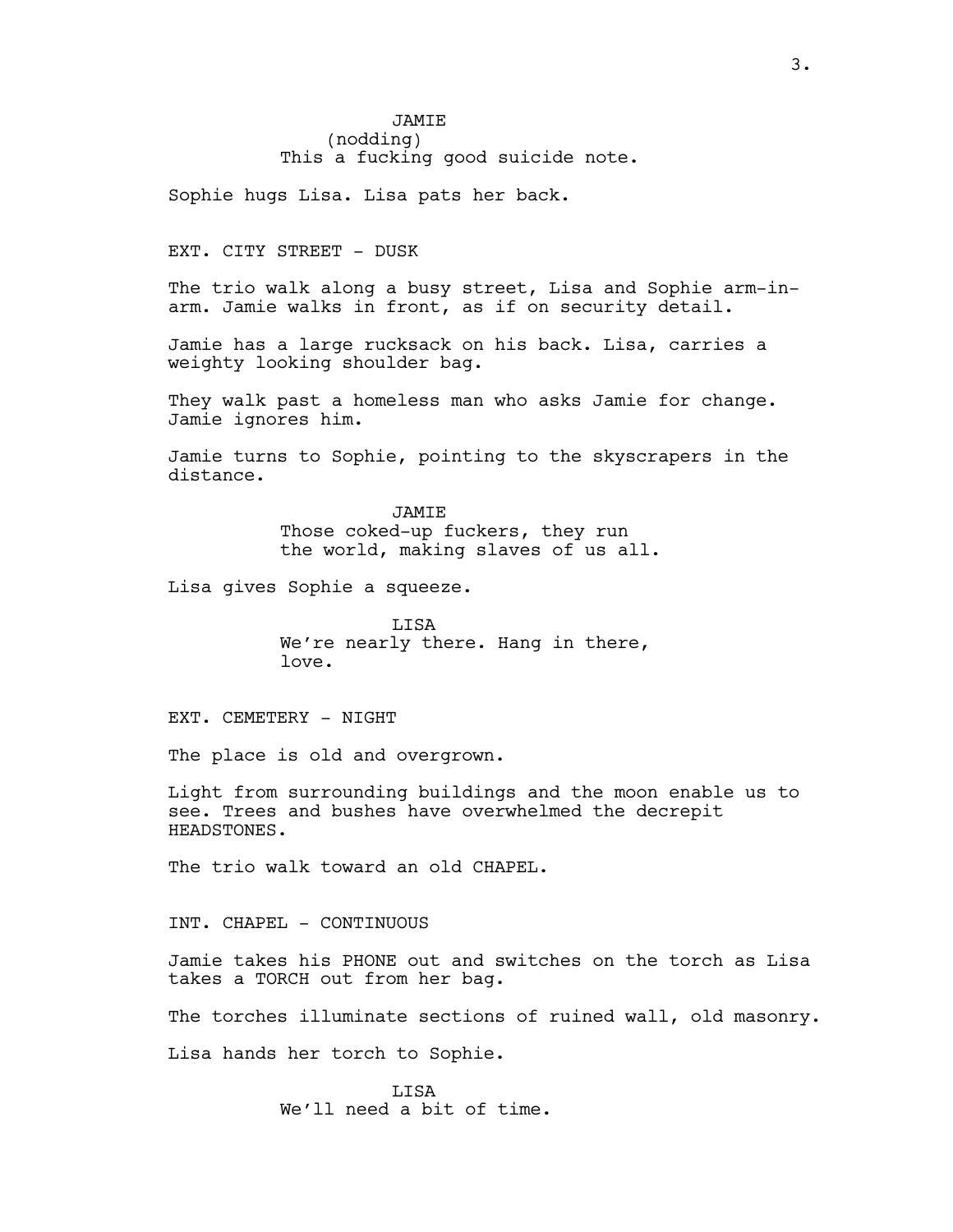Sophie is dead-eyed.

LISA (CONT'D) (smiling) It's alright Sophie, this'll all be over soon.

Sophie nods.

LATER

Candles have been placed and lit in a circle.

Within the circle Sophie sits watching the flickering flames.

Around her, symbols and runes have been MARKED onto the stone floor in white. Sophie's jacket sleeve is rolled up on one side, in the other she is holding a straight RAZOR. She faces the wall where an inverted pentagram has been hastily drawn.

Lisa and Jamie sit outside the circle, Lisa reading from occult documents on a laptop. An image of a nightmare winged demon is in the centre. The text is in Aramaic and English.

Jamie looks at a TIMER on his phone.

JAMIE

Now.

LISA Okay Sophie, we're ready.

Sophie doesn't respond. Jamie looks at Lisa.

LISA (CONT'D) Sophie, the demon will burn the Earth of human sickness. The pain will end.

JAMIE A world without humanity. Beautiful.

Sophie is almost catatonic.

LISA When my mum killed herself, she did it for herself, she didn't care about any of us. She was a selfish bitch and she caused a lot of pain. You're nothing like her.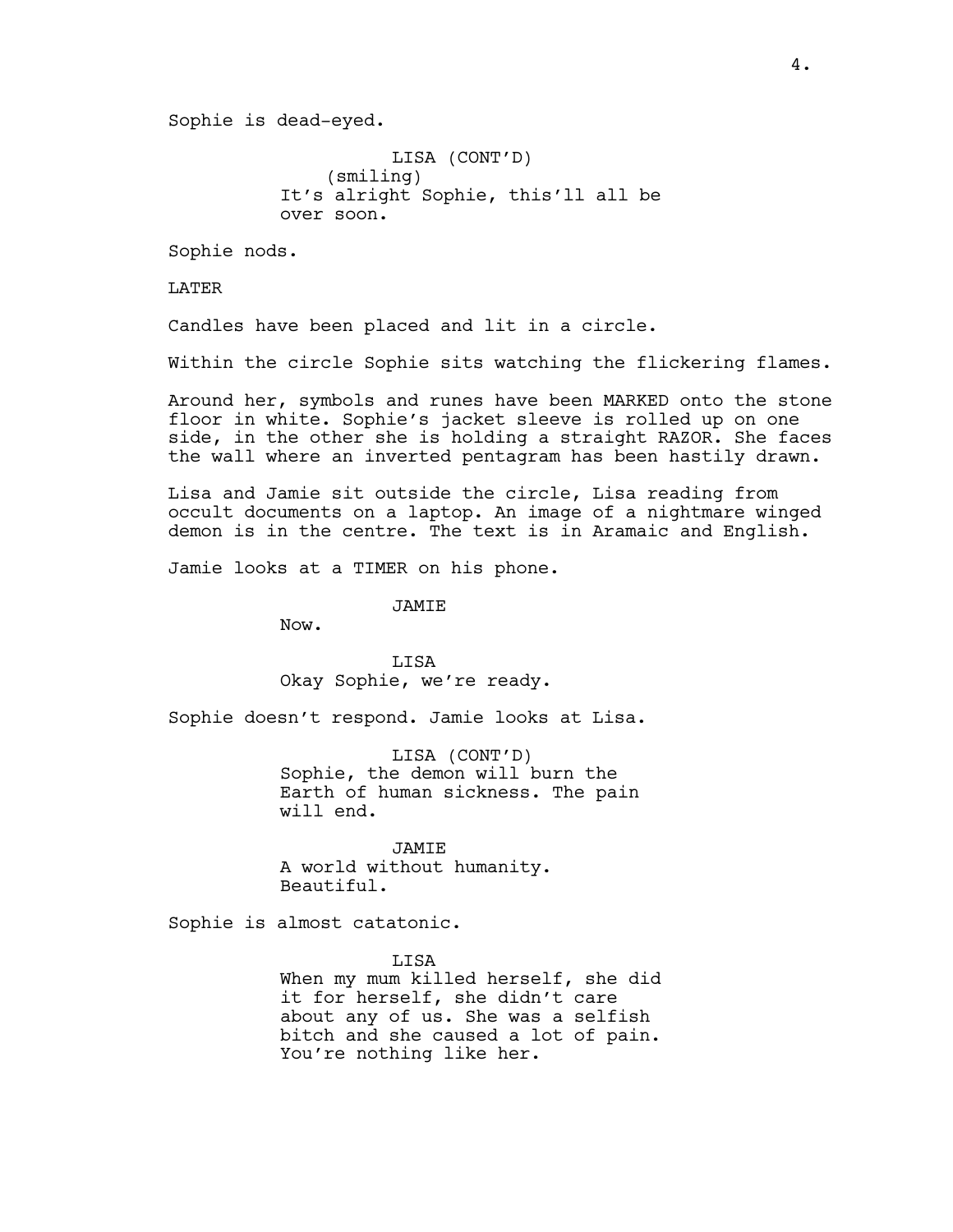**JAMTE** Thank you, Sophie. You were too good for this world.

Sophie is CLENCHING and unclenching her fist.

The blade hand moves toward her naked WRIST.

Jamie and Lisa hold HANDS and murmur INCANTATIONS.

Lisa and Jamie look up. They can't see but Sophie is smiling and looks serene, almost elated.

Jamie cocks his head to get a better look when --

Sophie FLINCHES and in that movement we hear her GROAN.

Blood sprays against the wall. We hear Lisa and Jamie react.

INT. CHAPEL - DAWN

Sophie's BODY lies hunched over a DARK and wide pool of blood. Her face is ashen, her eyes closed.

Lisa and Jamie are KNEELING and WHISPERING incantations. They look tired. Lisa stops and takes a breath.

They take in the bloody scene. Jamie shakes his head.

### **JAMTE** Has it worked?

Lisa's jaw quivers. She stands up and leans against the wall.

JAMIE (CONT'D) Where's the fucking demon?

Lisa VOMITS. Jamie goes to her, putting his hand on her back.

They collect their belongings and amble out of the chapel, exhausted.

MOMENTS LATER...

The pool of blood RIPPLES and begins to DRAIN into the stone floor. Within seconds the last few drops are absorbed into the symbols which stain blood red.

### EXT. LONDON SKYLINE - DAYBREAK

A polluted mist smothers the city in sickly colours.

5.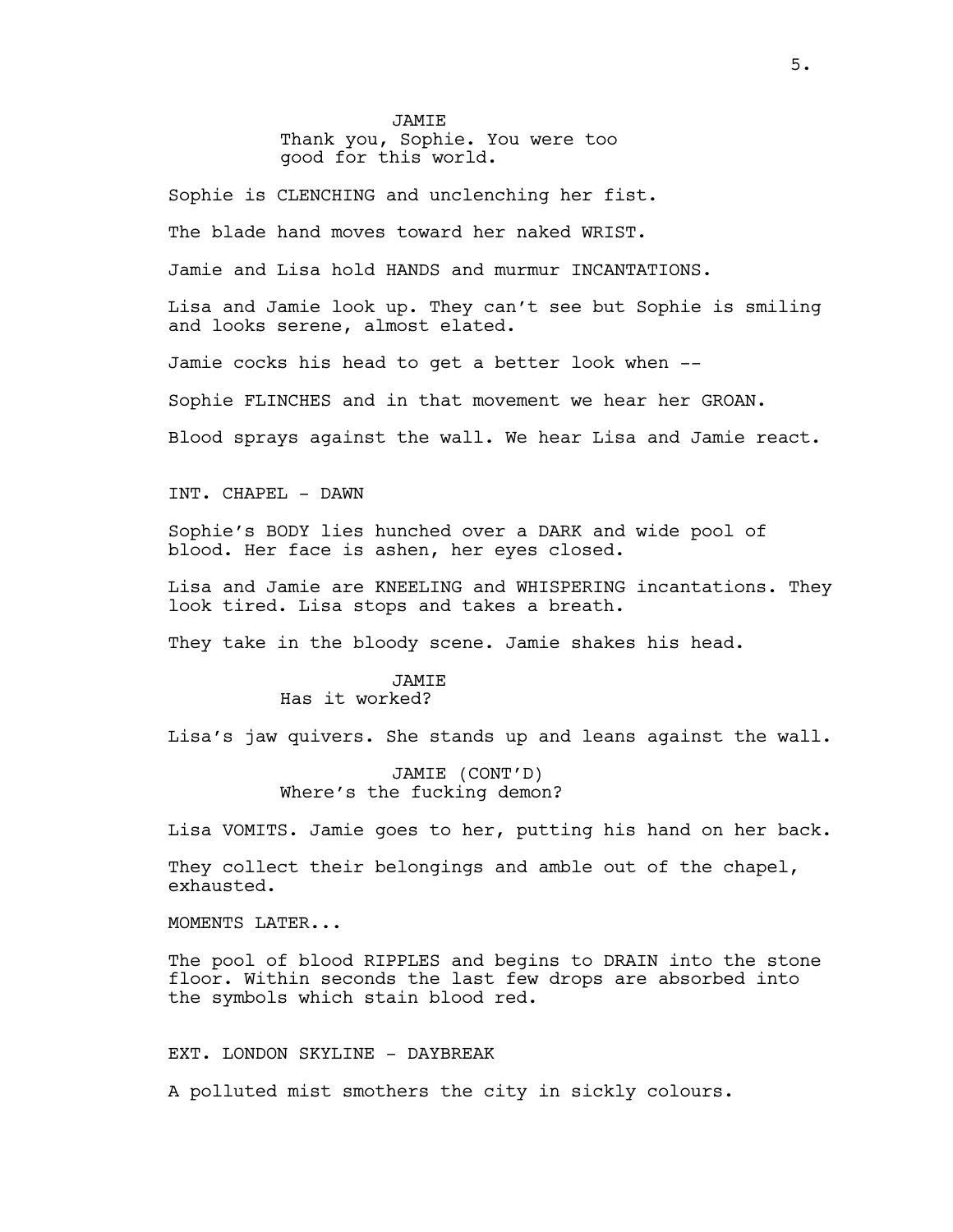Through the haze a dark shape rises. It stretches from horizon to horizon, like a black mountain range.

INT. LISA'S FLAT - DAY

Lisa is brushing her teeth in a bathroom. The bed, sofa and kitchen are in the same large room. Jamie is slumped on the sofa watching television.

> LISA Do you wanna quick shower?

**JAMTE** Can't face work.

Lisa spits the foam from her mouth and rinses, walks into the main living space.

> LISA We're late with the rent, babe. And this'll be like, your third day off from work. Won't they say anything?

> **JAMTE** We've supposedly summoned The Final Demon so I shouldn't have to worry about my shitty job.

Lisa pauses. She picks up her coat, puts some keys in her bag and SLAMS the door on her way out.

Jamie stares at the television.

EXT. BLOCK OF FLATS - CONTINUOUS

As she leaves the building, Lisa sees a delivery man hitting the call buttons for the block, and shouting.

> DELIVERY MAN Open the fucking door, ya cunt!

Lisa walks away, frightened.

EXT. STREET - CONTINUOUS

Multiple emergency SIRENS can be heard. Lisa pushes a button at a crossing and waits for the lights to change.

The light goes red for traffic and green for pedestrians.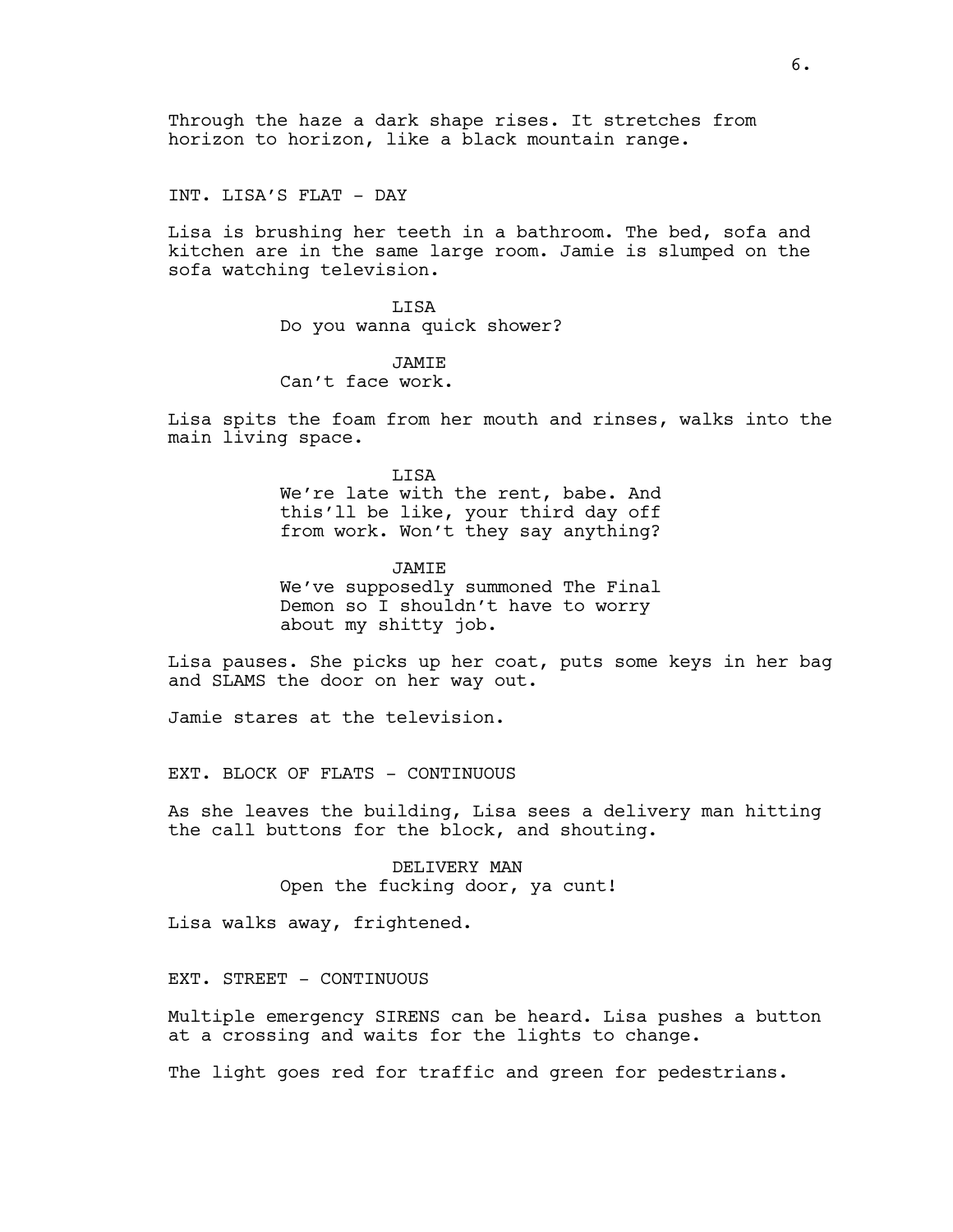As she steps out she hears a car HORN blasting. She JUMPS back as a car races past, the driver's face twisted in anger.

INT. OFFICE - LATER

Lisa walks toward her desk. She makes eye contact with a colleague.

### **T.TSA**

Hey, Tom.

Tom looks her up and down, with a lecherous gaze. Lisa's smile vanishes and she keeps on walking.

Tom's eyes remain locked on her body, predatory.

Lisa sits down at her desk, processing what just happened. After a moment she checks her email.

INT. LISA'S FLAT - NIGHT

Jamie is in bed holding a joint in one hand. Lisa is next to him, trying to sleep.

> LISA I asked you not to smoke in the flat, please.

He dashes the joint in an empty soda bottle and turns the lamp off. In the darkness we hear his amorous advances.

> LISA (CONT'D) I'm not in the mood.

**JAMTE** Change your mood.

Lisa scrambles toward the bathroom and switches the light on, the en suite casting light into the bedroom.

Jamie turns away from the bright light. He hears Lisa's RETCHING, mixed with her sobbing. Jamie moves to get out of bed but hesitates and then lies back, his face a mask.

Night gives way to DAY.

Jamie's eyes are half-open, bloodshot. He hears keys being picked up from a table and the door slam.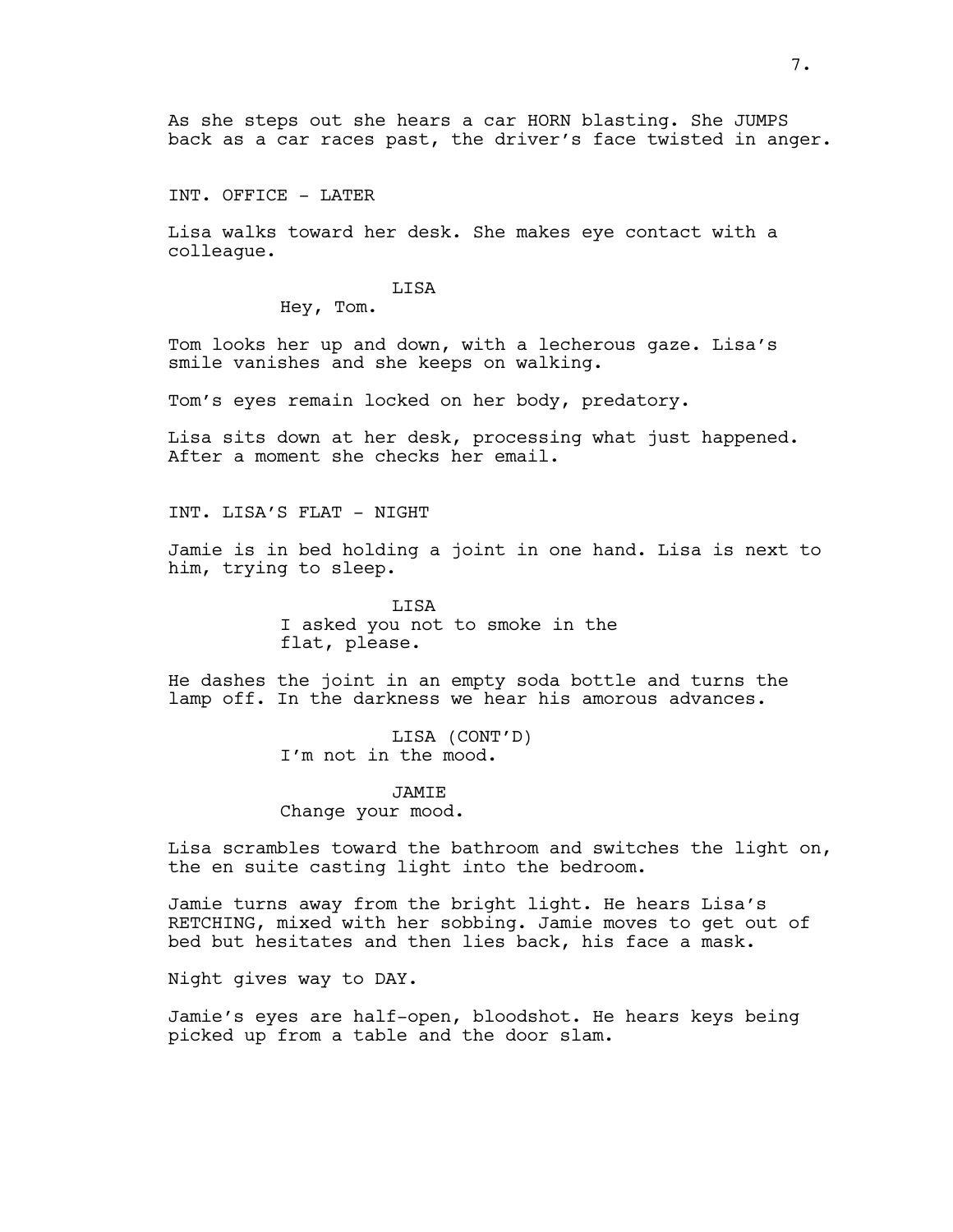INT. OFFICE - DAY

Lisa is typing code into a terminal window. She can overhear a male and female colleague talking.

> MAN I heard she was depressed but she, she didn't, you know, call anyone. She just went home and hung herself.

> > WOMAN

Holy crap. What a selfish thing to do. I mean, she was so beautiful.

MAN Yeah she was fit. I would've loved to have boned her before she died.

Lisa lets out a breath and continues working, trying to ignore the conversation.

> WOMAN She wasn't into black guys.

MAN What? That's probably why she was depressed.

WOMAN (laughing) 'Cause you didn't bone her?

MAN She just needed some dick inside her. What a waste.

Lisa stops typing.

ON SCREEN

The code is twitching and blinking into occult symbols.

Lisa shoots up from her chair, looking around over the cubicles. People are working. She grabs her bag and leaves.

INT. LISA'S FLAT - DAY

Jamie rolls a joint, lights it and takes a deep puff.

He lays back on the sofa, eyeballing the television as he does. On screen there is footage of a man in a suit.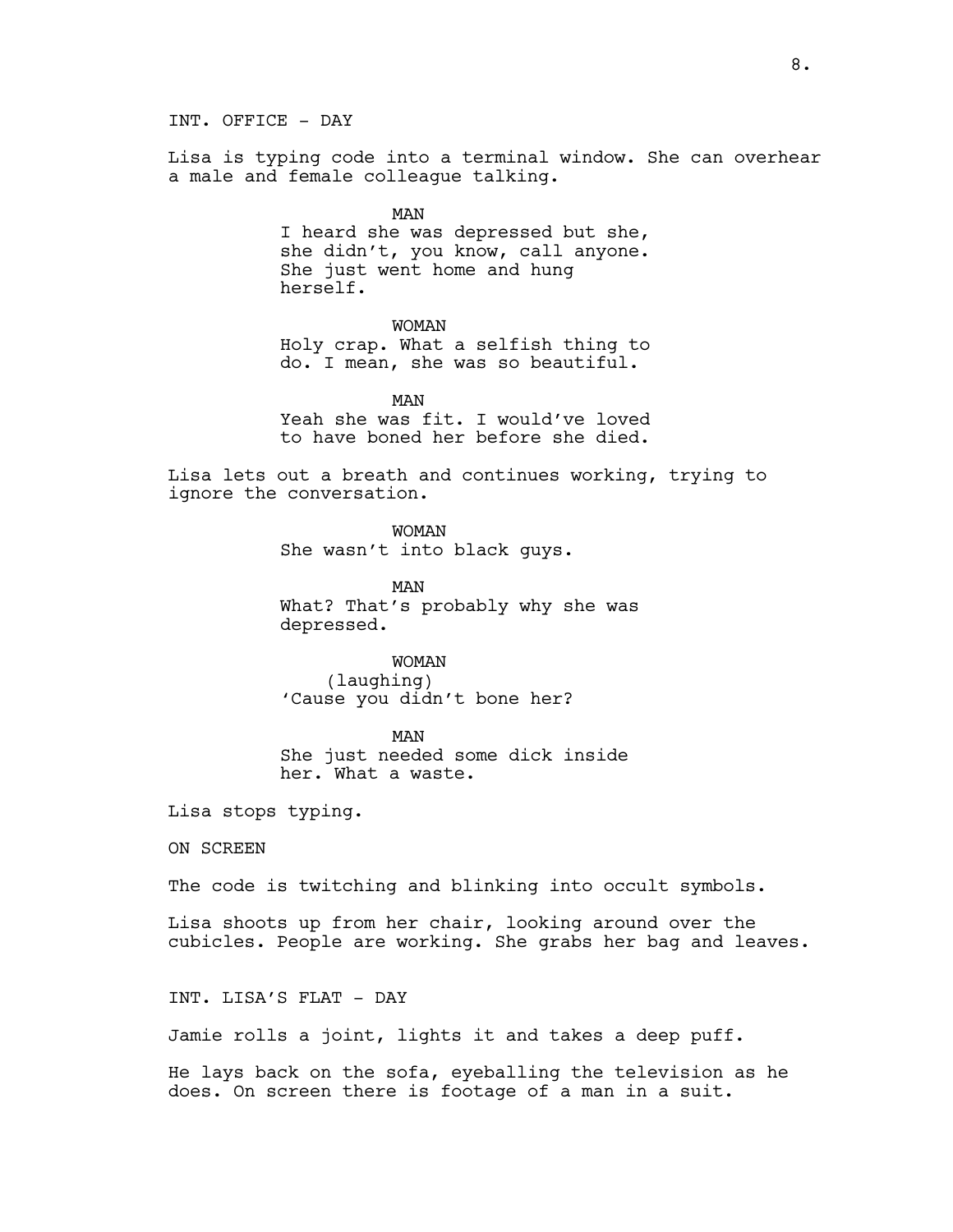NARRATOR We asked the Home Secretary what the government was doing in response to the surge in people taking their own lives.

Jamie takes another puff, this time much longer.

HOME SECRETARY Look, if some people who are suffering from mental deficiencies, are weak-minded, of feeble constitutions, if they are choosing, as is their right in a free and democratic society to leave that society, to take the easy way out, as it were, then I would be right in saying the public and this government will not bend over backwards to stop them.

Jamie squeezes the remote and the screen goes dark.

He closes his eyes.

OUTSIDE THE CHAPEL - DAY

The chapel is drenched in sunlight, its windows hollow.

A dark shape is MOVING inside, perhaps a large animal but draped in black MATERIAL.

The billowing shape floats UPWARD.

BACK TO LISA'S FLAT

Jamie comes to, coughing.

He rubs his eyes and then his temples. He walks into the BATHROOM, plugs the bath and turns the tap to fill.

The SOUND of a fist BANGING on the door startles him. He strides over to the door and looks through the peephole.

VIEW THROUGH THE PEEPHOLE...

The corridor is empty.

He opens the door and sticks his head out.

CORRIDOR

Jamie looks both ways. Empty. He closes the door.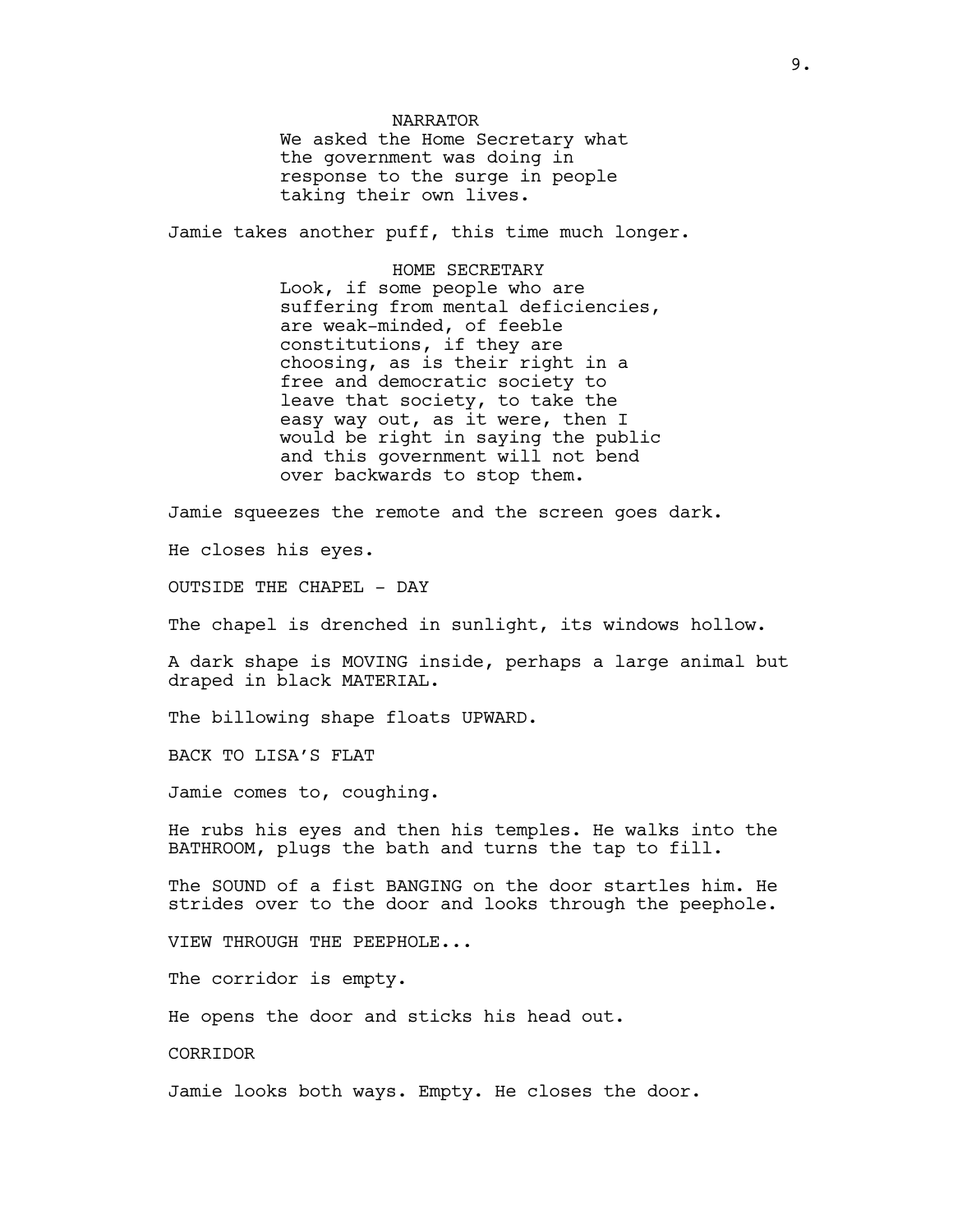### BACK INSIDE THE FLAT

He immediately puts his eye back to the hole and waits. We can hear the sound of the WATER filling up in the bath. THROUGH THE PEEPHOLE The corridor remains empty. Frustration gets the better of him and he walks away. JAMIE Fucking wankers.

# INT. BATHROOM - CONTINUOUS

He strips off his clothes and gets in the bathtub, turning the tap off as he does. He eases into the water.

THROUGH THE PEEPHOLE

The corridor as it was when we last saw it.

JAMIE IN THE BATHTUB

He is dozing. A loud THUD at the door.

JAMIE

Fuck off!

More banging, this time louder.

JAMIE (CONT'D) Fuck off, you little shits!

The banging stops.

PEEPHOLE

Something BLACK flutters at the edge of frame.

BATHTUB

Jamie closes his eyes.

BLACK material bubbles to the surface of the water. Jamie GRABS at it, panicking.

The material SMOTHERS his face in an instant.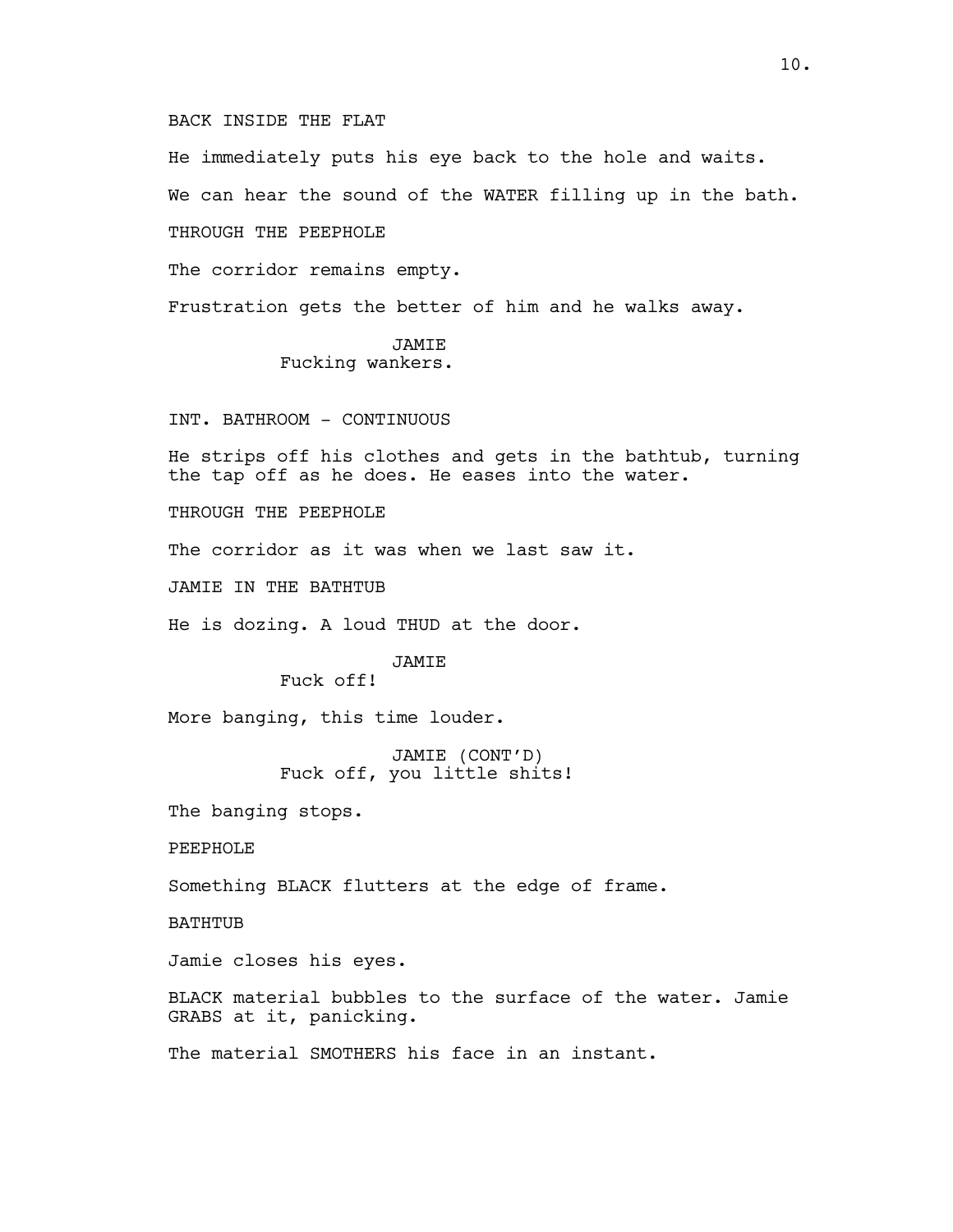Jamie is standing NAKED near the EDGE of the roof. We hear SHOUTING. Jamie opens his eyes.

He can see a small group of onlookers of various ages, ten stories below. They are holding their phones up, recording.

> YOUNG MAN Go on, jump.

TEENAGER Jump you pussy hole.

I/E. BATHROOM/ROOFTOP

Jamie is THRASHING in the bathtub. He STOPS and looks at his hands. There's no trace of the black material.

Lisa appears in the bathroom doorway.

ROOFTOP

Jamie sways on the edge, delirious.

BATHROOM - FLASHBACK

Lisa sits on the edge of the bath and puts her hand to his forehead, kissing his cheek.

Jamie sees the black form RISE up behind Lisa.

Jamie starts crying. Lisa leans in to console him.

As Lisa hugs him he sees eyes burning from within the form. Jamie's face turns to rage. He CLAWS at it, trying to push Lisa out of the way.

ROOFTOP

Jamie stares into space. We hear bodies splashing in water; Lisa SCREAMING his name.

BATHROOM - FLASHBACK

Jamie is wrestling with the black material. He flips himself around so he's on top, no longer drowning.

ROOFTOP

Jamie's expression changes, his eyes wide open.